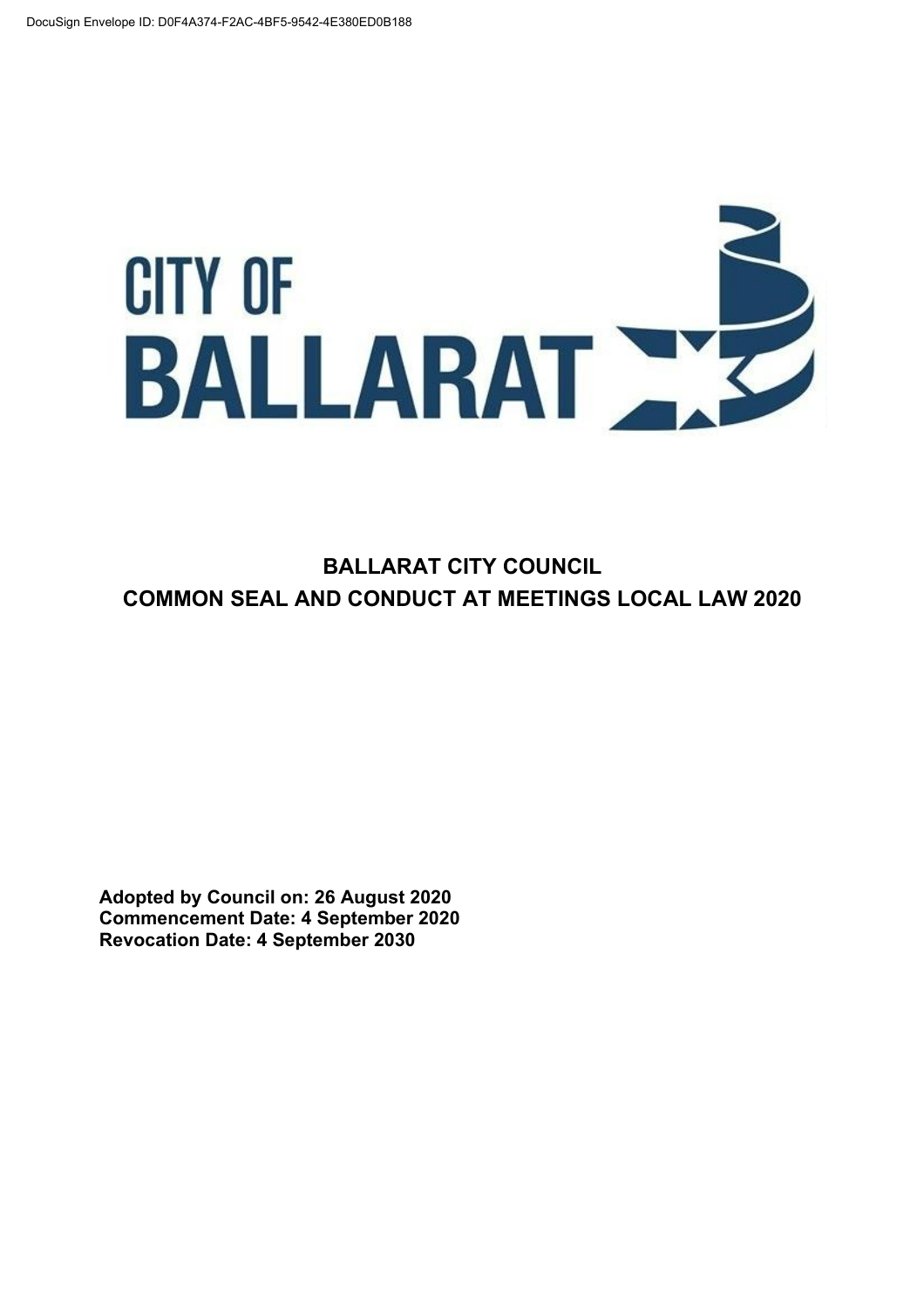## **INDEX**

| 1.             |  |  |
|----------------|--|--|
| 2.             |  |  |
| 3 <sub>1</sub> |  |  |
| 4.             |  |  |
| 5.             |  |  |
| 6.             |  |  |
|                |  |  |
|                |  |  |
|                |  |  |
| 8.             |  |  |
| 9 <sub>1</sub> |  |  |
| 10.            |  |  |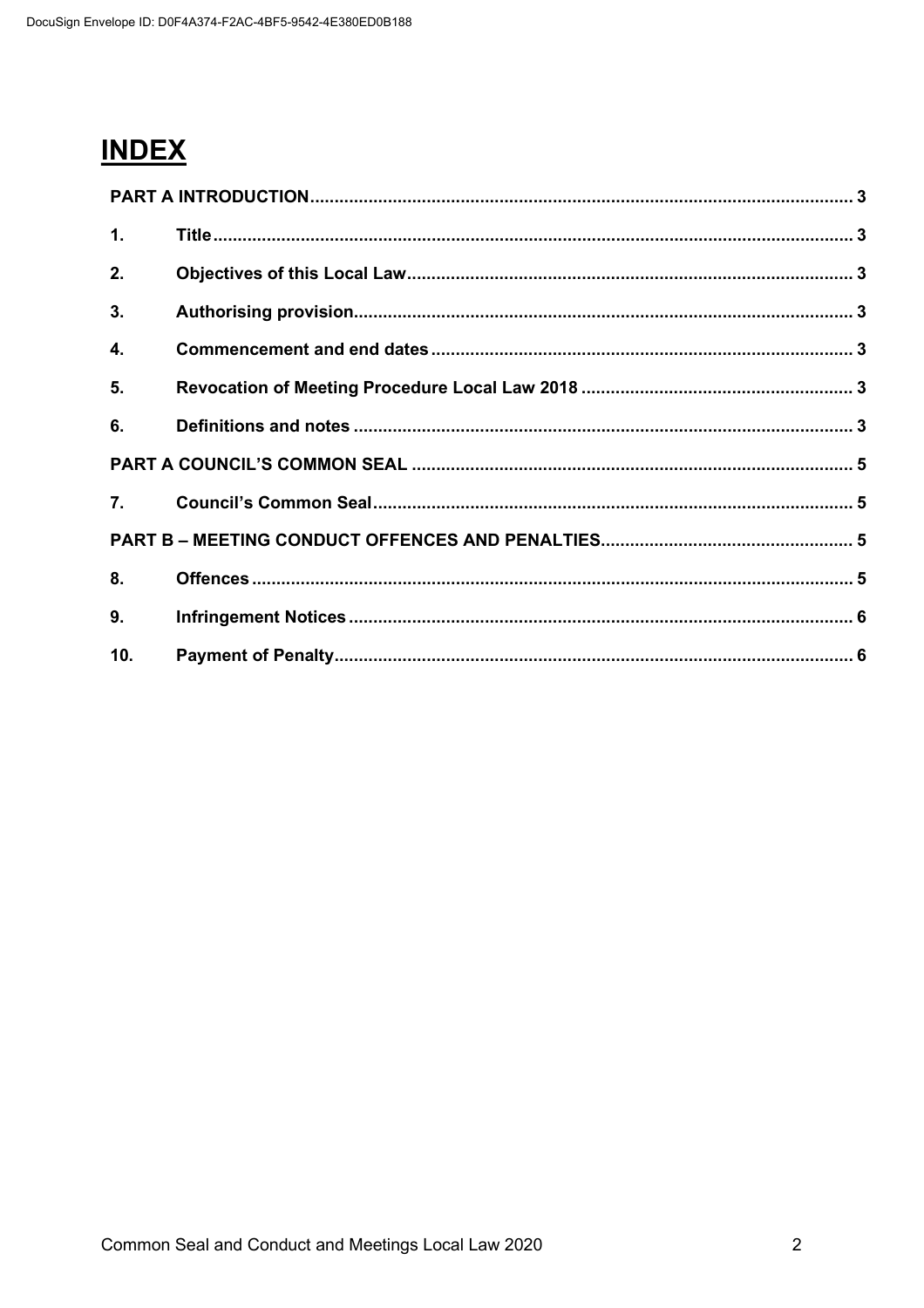

### **PART A INTRODUCTION**

#### **1. Title**

This Local Law will be known as the "Common Seal and Meeting Conduct Local Law 2020".

#### **2. Objectives of this Local Law**

The objectives of this Local Law are to:

- 2.1. regulate the use of the *Common Seal*;
- 2.2. prohibit unauthorised use of the *Common Seal* or any device resembling the *Common Seal*;
- 2.3. provide for the offences governing the conduct of *Council Meeting*s and *Delegated Committees;* and
- 2.4. revoke Meeting Procedure Local Law 2018.

#### **3. Authorising provision**

This Local Law is made under section 111 of the *Act*.

#### **4. Commencement and end dates**

This Local Law:

- 4.1. commences on the day following the day on which notice of the making of this Local Law is published in the Victoria Government Gazette, and operates throughout the *Municipal District*; and
- 4.2. ends on the  $10<sup>th</sup>$  anniversary of the day on which it commenced operation, unless revoked sooner.

#### **5. Revocation of Meeting Procedure Local Law 2018**

On the commencement of this Local Law, *Council*'s *Meeting* Procedure Local Law 2018 is revoked.

#### **6. Definitions and notes**

6.1. In this Local Law:

"Act" means the *Local Government Act 2020* (as amended from time to time);

"Authorised Officer" means a person appointed as an Authorised Officer under s224 of the *Local Government Act 1989* or any other Act;

"Chamber" means any room where Council holds a Council Meeting;

"Chairperson" means the Chairperson of a Council Meeting and includes an acting, a temporary and a substitute Chairperson;

"Chief Executive Officer" means the Chief Executive Officer of Council or the person acting in or performing the position of Chief Executive Officer;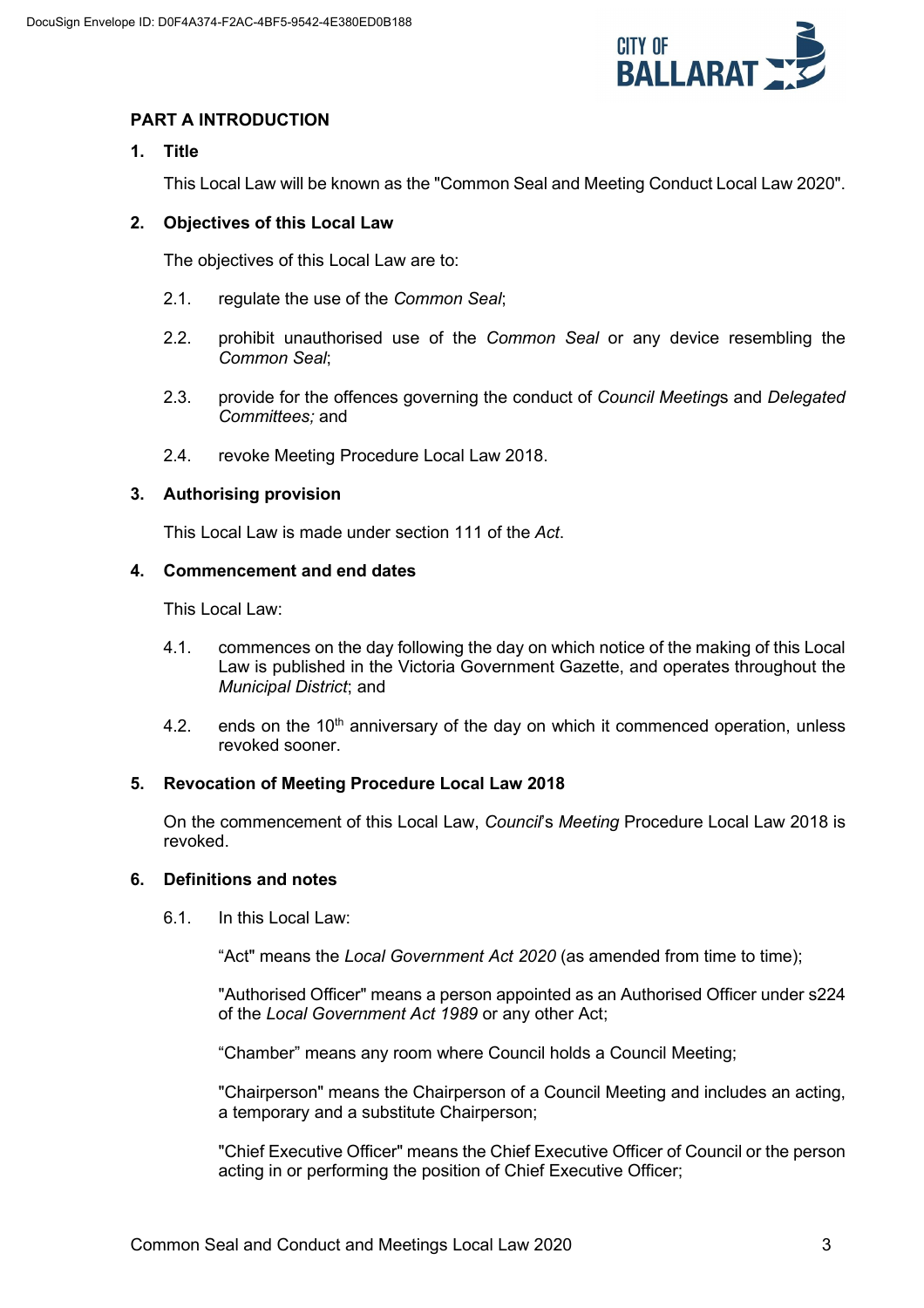

"Meeting" means a Meeting of a Council or Delegated Committee of the Council;

"Common Seal" means the Common Seal of Council;

"Council" means Ballarat City Council;

"Council Meeting" includes an Ordinary Meeting, a Unscheduled Meeting, but does not include an Assembly of Councillors;

"Councillor" means a person who holds office as a member of the Council as defined under the Act;

"Director" means a Council Officer appointed by the Chief Executive Officer to Council's Executive Leadership Team, for the duration of that appointment;

"Meeting" includes an Ordinary Meeting, a Unscheduled Meeting and a Special Committee Meeting;

"Offence" means an act or default in breach of this Local Law;

"Officer" means an employed member of Council staff;

"Penalty Units" mean penalty units as prescribed by the Sentencing Act 1992;

"Petition" means formal written application, typed or printed without erasure, from one or more persons whose names and physical addresses also appears and on which each page of the petition bears the wording of the whole of the petition.

"Visitor" means any person (other than a Councillor or an Officer) present at a Meeting.

6.2. Introductory notes to parts, divisions, headings, and explanatory notes do not form part of this Local Law. They are provided to assist understanding of the Local Law only.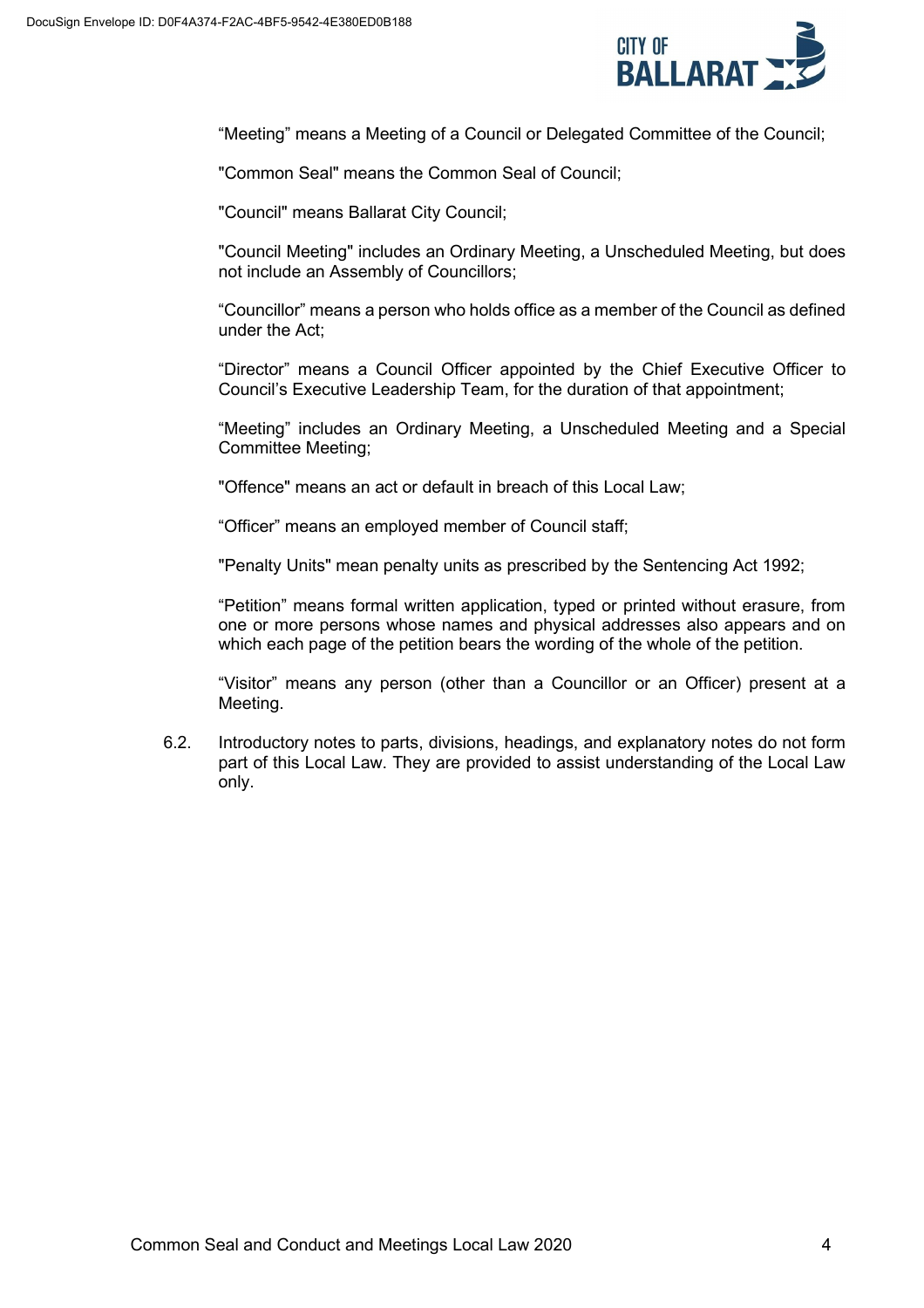#### **PART A COUNCIL'S COMMON SEAL**

*Introductory Note:* The *Common Seal* is a device which formally and solemnly records the collective will of *Council*. The provisions in this Part are designed to protect the integrity of the *Common Seal*; and describe when it may be affixed to a document.

#### **7. Council's Common Seal**

- 7.1. The Chief Executive Officer must ensure the security of Council's Common Seal at all times.
- 7.2. The affixing of Council's Common Seal to any document must be attested to by the signatures of:
	- 7.2.1. the Mayor and the Chief Executive Officer; or
	- 7.2.2. in the absence of the Mayor; by a Councillor and the Chief Executive Officer or any other member of Council staff authorised by Council; or
	- 7.2.3. where the document relates to a matter in which the Chief Executive Officer has an interest, by one Councillor and a Director.
- 7.3. A person must not use the Common Seal or any device resembling the Common Seal without the authority of Council.

**Penalty:** 5 Penalty Units

#### **PART B – MEETING CONDUCT OFFENCES AND PENALTIES**

#### **8. Offences**

It is an Offence for:

8.1. a Councillor to not withdraw a remark made at a Council meeting considered by the Chairperson to be offensive or disorderly and apologise when called on twice by the Chairperson to do so;

#### **Penalty:** 2 Penalty Units

8.2. a member of a Delegated Committee to not withdraw a remark made at a Delegated Committee meeting considered by the Chairperson to be offensive or disorderly and apologise when called on twice by the Chairperson to do so;

**Penalty:** 2 Penalty Units

8.3. any person, not being a Councillor, who is guilty of any improper or disorderly conduct, to not leave the room when requested by the Chairperson to do so;

#### **Penalty:** 5 Penalty Units

8.4. any person to fail to comply with a direction of the Chairperson in relation to the conduct of the Council Meeting and the maintenance of order; or

**Penalty:** 2 Penalty Units